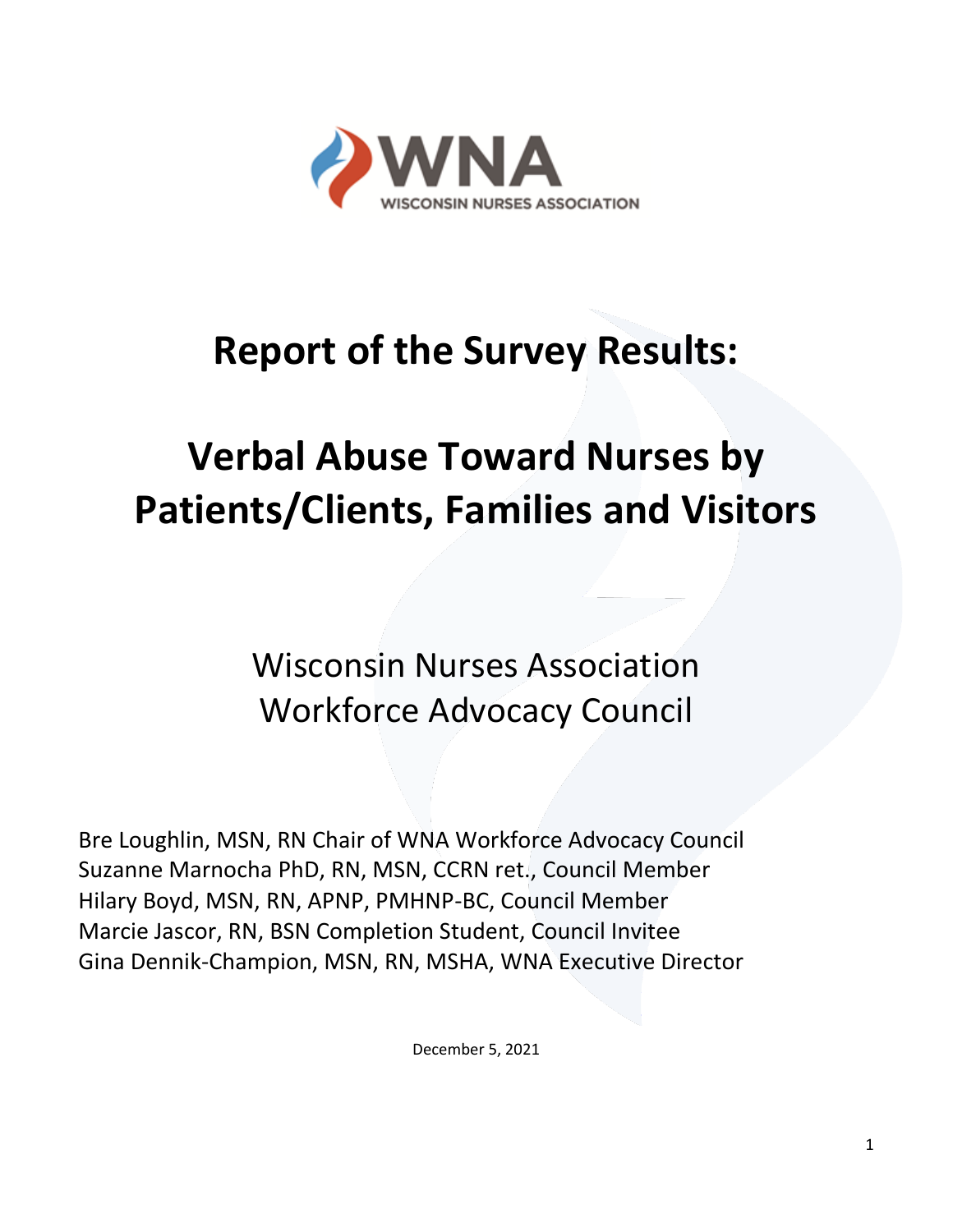#### **Results of WNA Verbal Abuse Toward Nurses Survey November 27, 2021**

#### Overview

During the past year, reports of verbal abuse toward nurses by patients/clients, family members and visitors of health systems has increased. The Wisconsin Nurses Association (WNA) Workforce Advocacy Council is interested in offering support and strategies to nurses that are being confronted with these unacceptable behaviors. This factor will contribute to nurses decreasing their stress levels and dissatisfaction in their workplace.

## Purpose

A survey was developed by the WNA Workforce Advocacy Council. The Workforce Advocacy Council is a structural unit of WNA. The purpose of the survey was to better understand WNA members and other licensed nurses in Wisconsin experience, impact, and thoughts on how to address the issue of verbal abuse by patients/clients, family members and their visitors. The results of the survey will be reported to nurses and key stakeholders so that strategies can be developed for decreasing the incidents and improving nurses' well-being and practice satisfaction.

#### Survey

Electronic messages were forwarded to WNA members and other nursing associations requesting their participation in the online survey. The survey was available from November 7, 2021 until November 16, 2021. The responses to the survey were tabulated using frequencies and percentages. Open-ended responses were categorized into four major categories: responding to patients, responding to family/visitors, employer action, and tools for nurses.

#### Results

The number of nurses responding to the one-week survey was 346.

The nurses with the highest response worked in schools, followed by clinic and hospital care settings. It is worth noting that the nurses responding, practiced in a variety of settings. Figure 1. shows the information below.

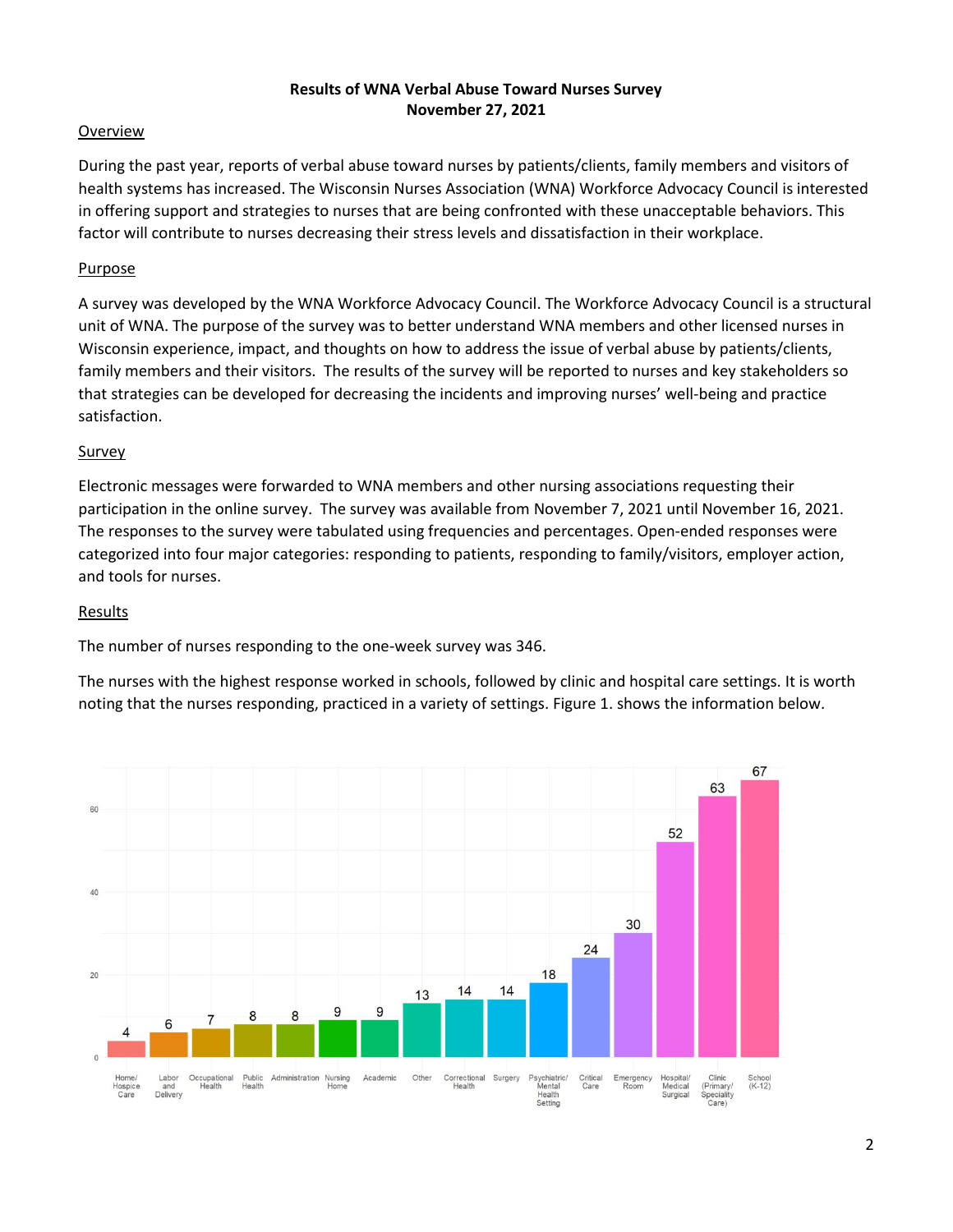Nurses reported that the most frequent verbal abuse behavior exhibited by patients/clients, family members and/or visitor was swearing, berating, insults, or criticism. The other responses by highest numbers were, making false accusations, and yelling slanderous comments. Other behaviors reported by the nurses included: threatening to cause physical harm, legal threats, sexual innuendos, threatening loss of license, and Inappropriate racial comments. Refer to Figure 2.



Figure 2. Type of Verbal Abuse by Work Setting

WNA wanted to know if nurses saw a change in number of episodes of verbal abuse toward them by patients/clients, families or visitors over the past year. 193 or 56% of the nurses responded that episodes of verbal abuse toward them increased. Figure 3 shows the responses below.



Figure 3. One Year Change in Episodes of Verbal Abuse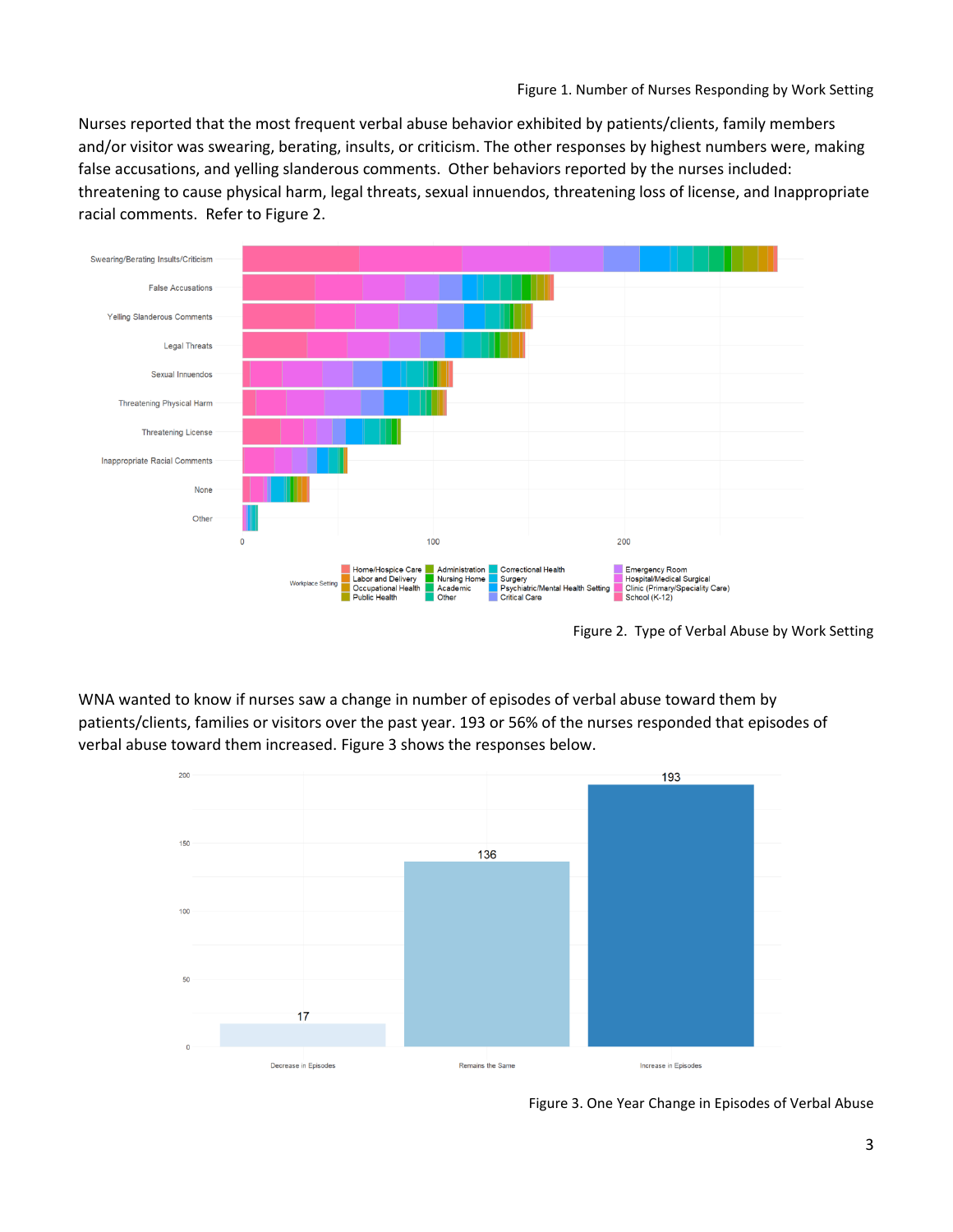Other than a change in the frequency of verbal abuse, WNA also asked nurses the number of episodes that they experience over the year period. The most frequently reported episodes were eight episodes or more this was reported by 102 responders. There 44 of the responders reporting no episodes. Refer to Figure 4 below.



Figure 4. Number of Verbal Abuse Episodes

WNA wanted to know why nurses chose to not report verbal abuse incident. The most frequent response to the question; *"If you did not report verbal abuse toward you by patient/client, parents, or visitors, was it due to any of the following?"* The most frequent response 169 or 31% was, "It is part of the job" followed by 26% or 141 reporting, "Thought nothing would be done", and 91 or 16% reporting "Lack of time". Refer to Figure 5 to view all of the responses.



Figure 5. Reason for Not Reporting Verbal Abuse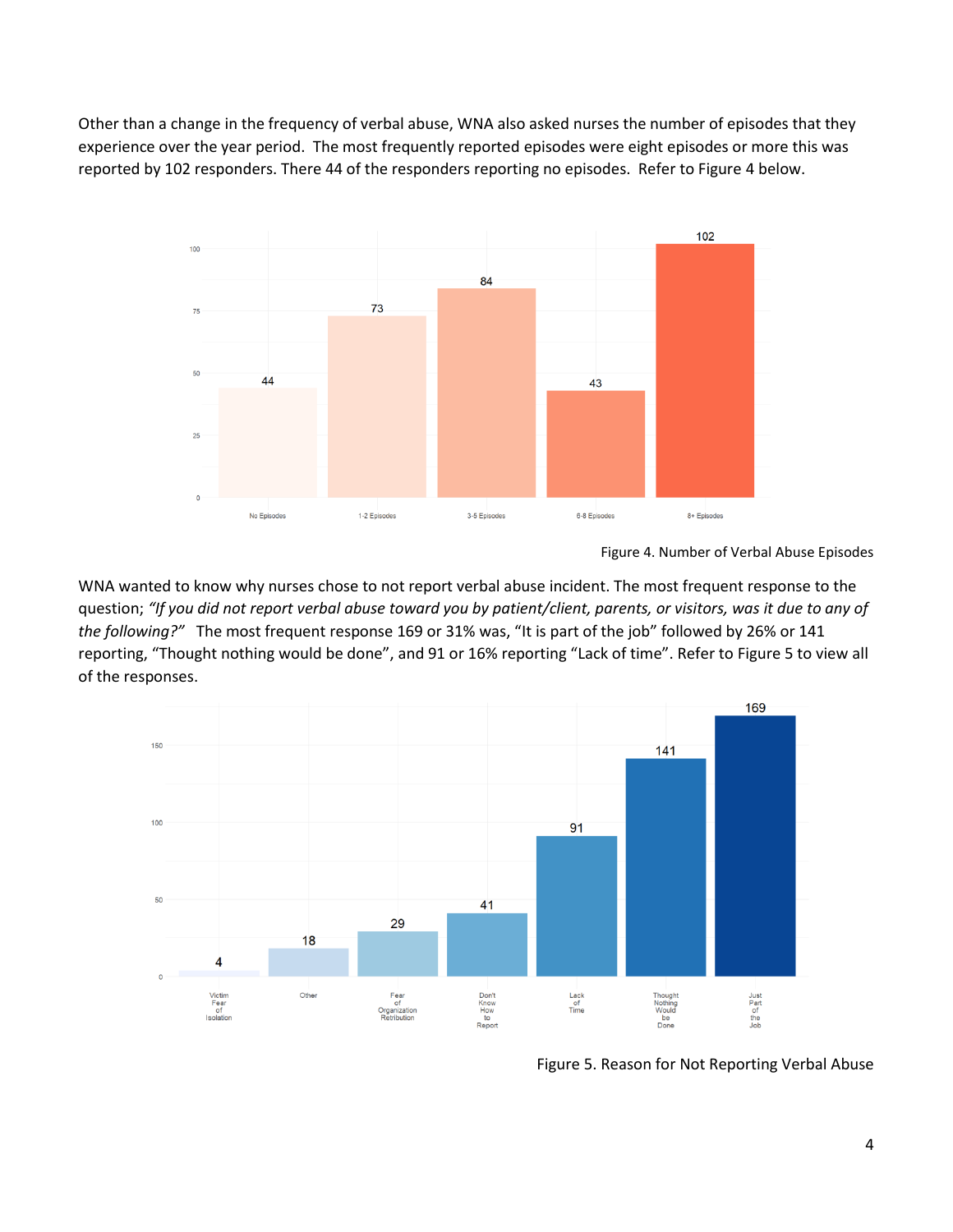Figure 5 shows the impact of the verbal abuse on the nurse: Twenty-two (22) percent or 133 responded, "Considered leaving the profession of nursing", "Hypervigilance in the practice setting" 104 or 18%, followed by "Traumatic stress", 81 or 13%. The number of nurses reporting "No effect" was also 13% followed by 13% responding to "Difficulty checking on the abuser as much as I should have". Other reports included seeking mental health services and leaving the practice setting because multiple verbal assault incidents.



Figure 6. Impact of Verbal Abuse Toward Nurse

The final survey question asked*," Please describe any strategies that can be used to navigate verbal abuse by patients/clients, family members, or visitors*." This was an open-end question. The responses resulted in four main categories, patient approach strategies, family approach strategies, employer action strategies and nurse action strategies. The responses are below.

# **Strategies for Approaching the Patient**

Empathy: Patient vulnerable, other issues going on in the patient's life, treat with mutual respect and allow them to share frustration.

Unacceptable behavior: Be direct, explain what is unacceptable, set limits if appropriate, redirect as possible, share institutional policies. Articulate boundaries, leave immediate environment if possible if abusive behavior continues.

Communication: Share and explain the patient's plan of care and update. Allow time to ask questions and respond to questions. Speak in a slow, definitive tone and inform the person of their options for care. Let them know you need to step out of the room and will come back in 5 mins.

Response: Wait 15 seconds before replying, remain calm. Pause until they are silent. Hand them a glass of wateroften automatic to take a drink, interrupts abuse, allows pause to deescalate.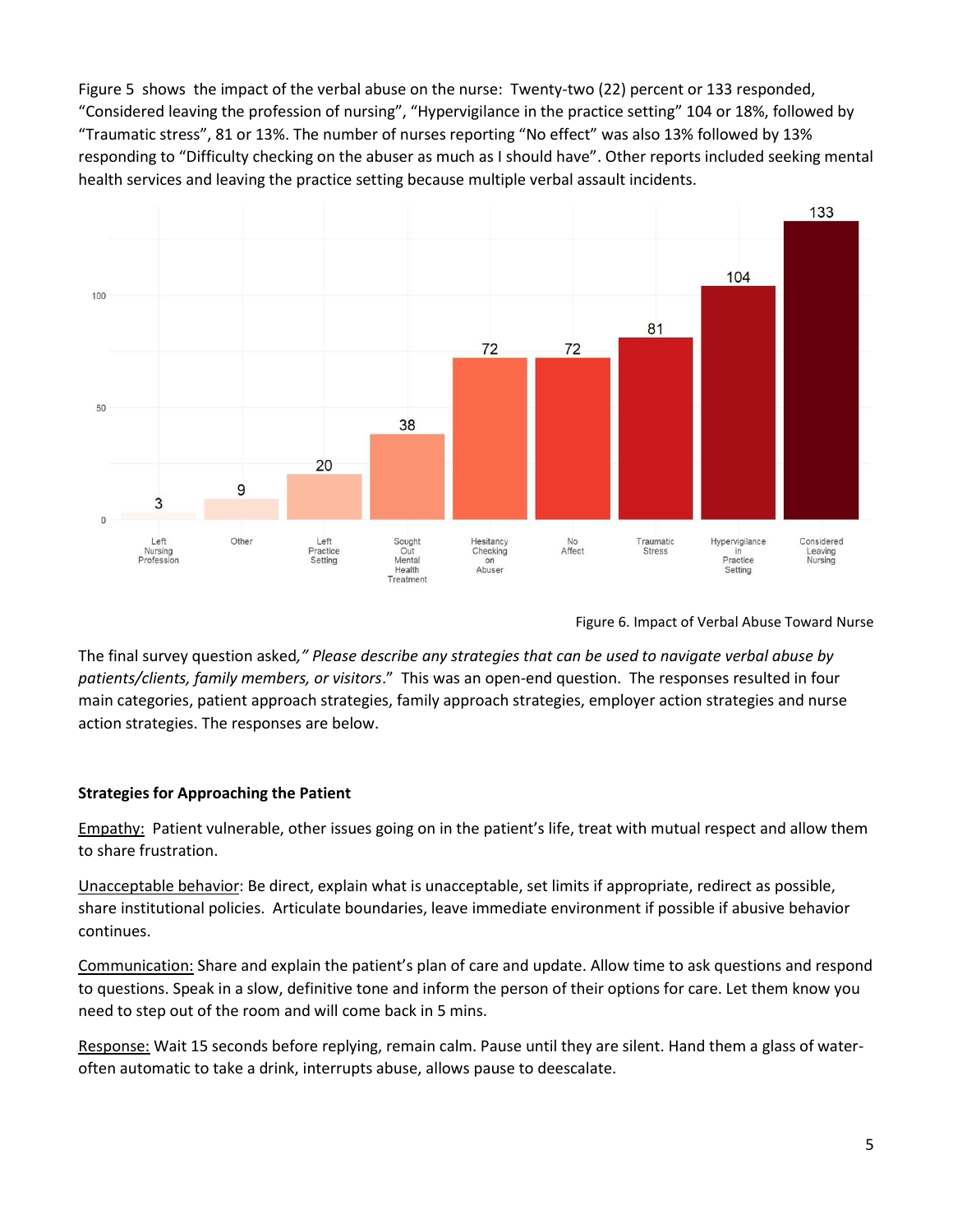Reset: Allow patient an opportunity to reset and start over. How we can make this right. Start conversations by being sincere.

## **Strategies for Approaching Families**

Communication: Open communication approach. Describe the care to be delivered by you, keep them updated, allow them time to ask questions and allow family to refuse care if they have the authority.

Unacceptable behavior: Calmly let them know behavior is inappropriate and won't be tolerated. Set limits; share protocol, procedures and those rules apply to all. Treat nurses right.

Education: Guardians and family members need information about the patient condition. Utilize best-practice teaching materials, protocols, polices and resources that are available.

Response: Initial interactions try to de-escalate situation and remain calm and professional. Refer the family to supervisor/administration to handle complaints. Document the refusal and notify attending. Document behavior in the patient's medical record.

Empathy: Allow them to finish, tell them you see that they are not happy with response and explain. How to assist them.

# **Employer Action Strategies**

Technology: Tracking in Electronic Record, Violent patient flags in the EMR and on doorway, document what happened right away so you don't forget details. Ignore the repeated abusive emails.

Personnel: Supervisor availability and action, visible support from administration, security or police availability, human resource, Employee Assistance Program, someone available to speak to the patient, or family other than nurse being affected. Having resources available in the immediacy including other staff present so I am not alone; public safety visible by rounding on units, screening stations, parking lots/structures and informed of consequences. More staffing in areas where the data shows verbal abuse is tied to not enough staff. Assure there are enough team members available to provide support. Provide employee advocates that can support the nurse.

Communication: Report: ASAP, verify that administration is working on this issue, notification of policies at time of admission or first clinic. Putting information in patient rooms which indicates it is not acceptable to be abusive toward staff. Education to the public that insults, and accusations are not the way to communicate. Management involved and addressing the client. Utilize an alert system that can be used for verbal abuse incidents when support is needed. Increased awareness of security protocols/mechanisms to alert others of immediate safety needs. Sending information to insurance carrier regarding the behavior. Termination of patient provider services.

Legal: Documentation of incident, report harassment, document what happened right away so you don't forget details, policies and procedures developed, and followed. Zero tolerance policies. It would be great if counselors and managers didn't excuse the bad behavior of the patients and actually hold the patients accountable for their actions. There should be consequences for verbal abuse and it should not be tolerated in the professional environment. Back up the staff reporting the abuse or wanting to file a police report

Education: Provide de-escalation training regularly and with each episode. Help nurses understand patient satisfaction scores and relevance to verbal abuse. Offer strategies for staff to safely work with physical and verbally abusive patients. Develop and train direct care staff members to develop individualized behavioral care